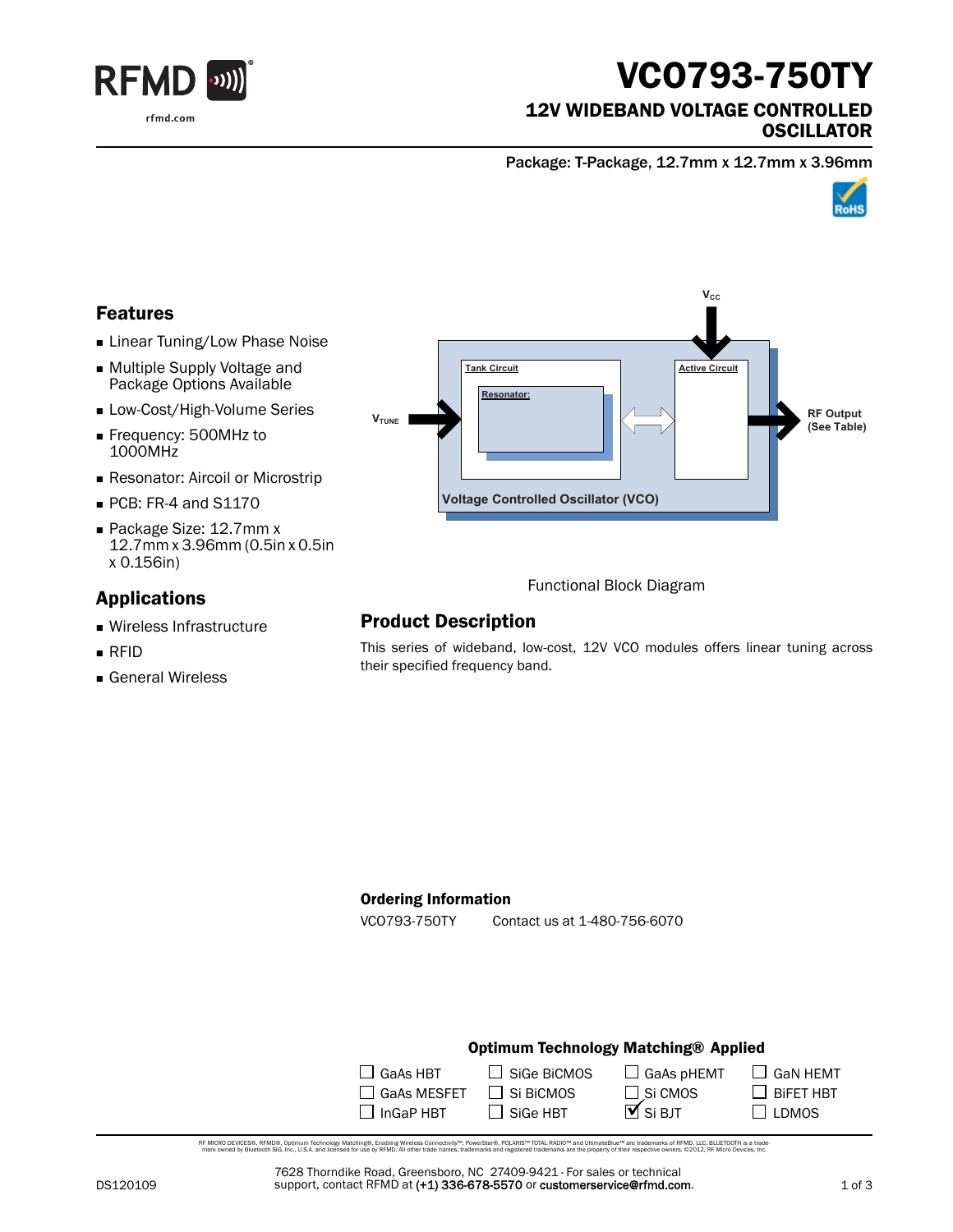## VCO793-750TY



#### Absolute Maximum Ratings

| <b>Parameter</b>              | Rating          | Unit |
|-------------------------------|-----------------|------|
| Operating Ambient Temperature | $-40$ to $+85$  | °C   |
| Storage Temperature           | $-55$ to $+125$ | °C   |



#### Caution! ESD sensitive device.

Exceeding any one or a combination of the Absolute Maximum Rating conditions may<br>cause permanent damage to the device. Extended application of Absolute Maximum<br>Rating conditions to the device may reduce device reliability. tions is not implied.

The information in this publication is believed to be accurate and reliable. However, no<br>responsibility is assumed by RF Micro Devices, Inc. ("RFMD") for its use, nor for any<br>infringement of patents, or other rights of thi



RoHS (Restriction of Hazardous Substances): Compliant per EU Directive 2002/95/EC.

| <b>Parameter</b>          | <b>Specification</b> |                |        |             |                    |
|---------------------------|----------------------|----------------|--------|-------------|--------------------|
|                           | Min.                 | Typ.           | Max.   | <b>Unit</b> | <b>Condition</b>   |
| <b>Overall</b>            |                      |                |        |             |                    |
| Frequency Range           | 500                  |                | 1000   | <b>MHz</b>  |                    |
| <b>Tuning Voltage</b>     | $\mathbf 0$          | 2.2            |        | $V_{DC}$    | 500MHz             |
|                           |                      | 18             | 20     | $V_{DC}$    | 1000MHz            |
| <b>Tuning Sensitivity</b> | 33                   | 38             | 43     | MHz/V       | 500MHz             |
|                           | 33                   | 38             | 43     | MHz/V       | 625MHz             |
|                           | 35                   | 40             | 45     | MHz/V       | 750MHz             |
|                           | 30                   | 39             | 44     | MHz/V       | 875MHz             |
|                           | 24                   | 29             | 34     | MHz/V       | 1000MHz            |
| <b>Output Power</b>       | $\mathbf{1}$         | 6              | 10     | dBm         |                    |
| <b>Output Phase Noise</b> |                      | $-79$          | $-74$  | dBc/Hz      | 1 <sub>kHz</sub>   |
|                           |                      | $-104$         | $-99$  | dBc/Hz      | 10 <sub>kHz</sub>  |
|                           |                      | $-124$         | $-119$ | dBc/Hz      | 100 <sub>kHz</sub> |
|                           |                      | $-144$         | $-139$ | dBc/Hz      | 1000kHz            |
| Harmonic Suppression      |                      | $-6$           |        | dBc         | 2nd harmonic       |
|                           |                      | $-18$          |        | dBc         | 3rd harmonic       |
| Spurious (Non-Harmonic)   |                      |                | $-80$  | dBc         |                    |
| <b>Frequency Pushing</b>  |                      | 1.5            | 3      | MHz p-p     | 11.5V to 12.5V     |
| <b>Frequency Pulling</b>  |                      | $\overline{2}$ | 5      | MHz p-p     | 12dB RL            |
| Tuning Port Capacitance   |                      | 220            |        | pF          |                    |
| Output Impedance          |                      | 50             |        | $\Omega$    |                    |
| <b>Power Supply</b>       |                      |                |        |             |                    |
| <b>Operating Voltage</b>  | 11.5                 | 12             | 12.5   | $\vee$      |                    |
| <b>Supply Current</b>     |                      | 25             | 30     | mA          |                    |